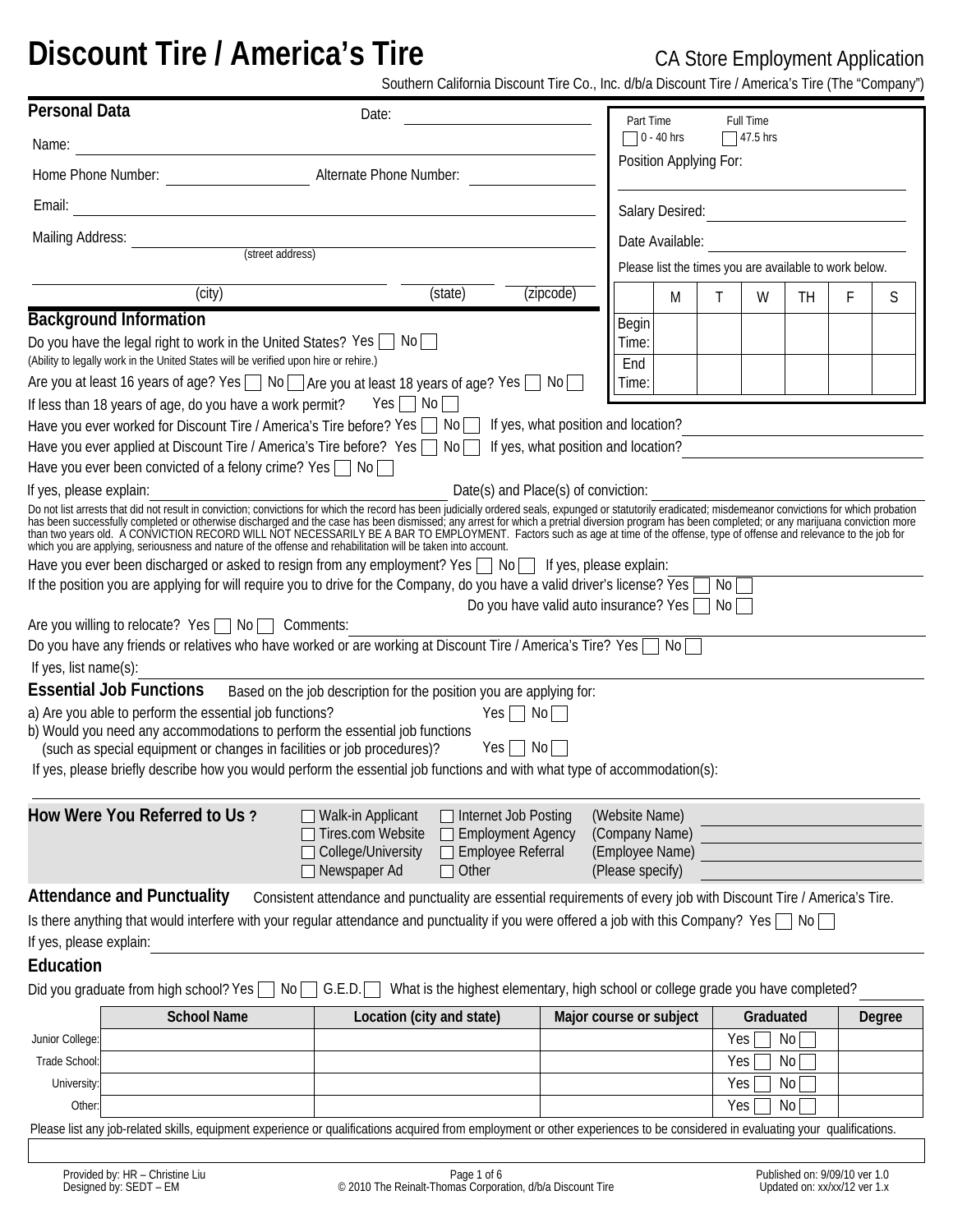## **Employment History**

| Name of Present or Last Employer:                                                                                                                                                                        | Type of Business:         |                                                                                                | Supervisor's Name and Title: |             |  |  |
|----------------------------------------------------------------------------------------------------------------------------------------------------------------------------------------------------------|---------------------------|------------------------------------------------------------------------------------------------|------------------------------|-------------|--|--|
| Street Address, City, State and Zip Code:                                                                                                                                                                |                           |                                                                                                | Supervisor's Phone Number:   |             |  |  |
| Job Title:                                                                                                                                                                                               | Start Salary: __________  |                                                                                                |                              | Final Date: |  |  |
| Job Description and Responsibilities:<br>See attached resume                                                                                                                                             |                           |                                                                                                |                              |             |  |  |
| Explain reasons/circumstances for changing or wanting to change jobs.<br>May we contact this employer? Yes $\Box$ No $\Box$                                                                              |                           | If "no" may we contact them upon your acceptance of our employment offer? Yes $\Box$ No $\Box$ |                              |             |  |  |
| Name of Employer:                                                                                                                                                                                        | Type of Business:         |                                                                                                | Supervisor's Name and Title: |             |  |  |
| Street Address, City, State and Zip Code:                                                                                                                                                                |                           |                                                                                                | Supervisor's Phone Number:   |             |  |  |
| Job Title:                                                                                                                                                                                               | Start Salary: ___________ |                                                                                                |                              |             |  |  |
| Job Description and Responsibilities:<br>See attached resume                                                                                                                                             |                           |                                                                                                |                              |             |  |  |
| Explain reasons/circumstances for changing jobs.                                                                                                                                                         |                           |                                                                                                |                              |             |  |  |
|                                                                                                                                                                                                          |                           | If "no" may we contact them upon your acceptance of our employment offer? Yes $\Box$ No $\Box$ |                              |             |  |  |
|                                                                                                                                                                                                          | Type of Business:         |                                                                                                | Supervisor's Name and Title: |             |  |  |
|                                                                                                                                                                                                          |                           |                                                                                                | Supervisor's Phone Number:   |             |  |  |
|                                                                                                                                                                                                          | Start Salary: ___________ |                                                                                                |                              | Final Date: |  |  |
| May we contact this employer? Yes $\Box$ No $\Box$<br>3.<br>Name of Employer:<br>Street Address, City, State and Zip Code:<br>Job Title:<br>Job Description and Responsibilities:<br>See attached resume |                           |                                                                                                |                              |             |  |  |
| Explain reasons/circumstances for changing jobs.<br>May we contact this employer? Yes $\Box$ No $\Box$                                                                                                   |                           | If "no" may we contact them upon your acceptance of our employment offer? Yes $\Box$ No [      |                              |             |  |  |
| Explanation of unemployment longer than one month in your employment history:                                                                                                                            |                           |                                                                                                |                              |             |  |  |
| <b>References</b>                                                                                                                                                                                        |                           |                                                                                                |                              |             |  |  |
| Please list three persons best qualified to comment on your related experience and/or education. Please do not include relatives.<br>Name                                                                | Title/Relationship        | Mailing Address or Email Address                                                               | Daytime Telephone            | Years known |  |  |
| 1.                                                                                                                                                                                                       |                           |                                                                                                |                              |             |  |  |
| 2.                                                                                                                                                                                                       |                           |                                                                                                |                              |             |  |  |

falsification or omission of material information given herein or in any other employment-related form or context is grounds for immediate termination, regardless of when such falsification may be discovered. I understand that nothing in this application is intended to imply or create an employment contract. I authorize Discount Tire / America's Tire and its representatives to investigate my education, employment, experience, felony conviction records and all other aspects of my background relevant to my proposed employment, including all statements made by me in my application for employment. Further, I understand that employment will be contingent upon successfully passing a pre-employment drug-screening test. I understand and agree that if I am offered employment by Discount Tire / America's Tire it will be on an at-will basis. This means either Discount Tire / America's Tire or I may terminate the employment relationship at any time for any reason, with or without cause. This policy of at-will employment may be revised, deleted or superseded only by a written employment agreement signed by the employee in question, the CEO, CAO and the COO that expressly revises, modifies, deletes or supersedes the policy of at-will employment. If accepting employment with Discount Tire / America's Tire, I agree to comply with all company policies, procedures and practices which Discount Tire / America's Tire may revise, modify in whole or in part at any time and with all laws, rules and regulations during my employment with Discount Tire / America's Tire.

#### Signature **Date**

Discount Tire / America's Tire is an equal opportunity employer. All applicants for employment will be considered without regard to race, color, sex, national origin, ancestry, age (over 40), religion, Veteran status, physical or mental disability, as well as any other category protected by federal, state or local laws. **This application will remain active for 30 days.** After that time, application must be renewed by the applicant if he/she wishes to be reconsidered for employment.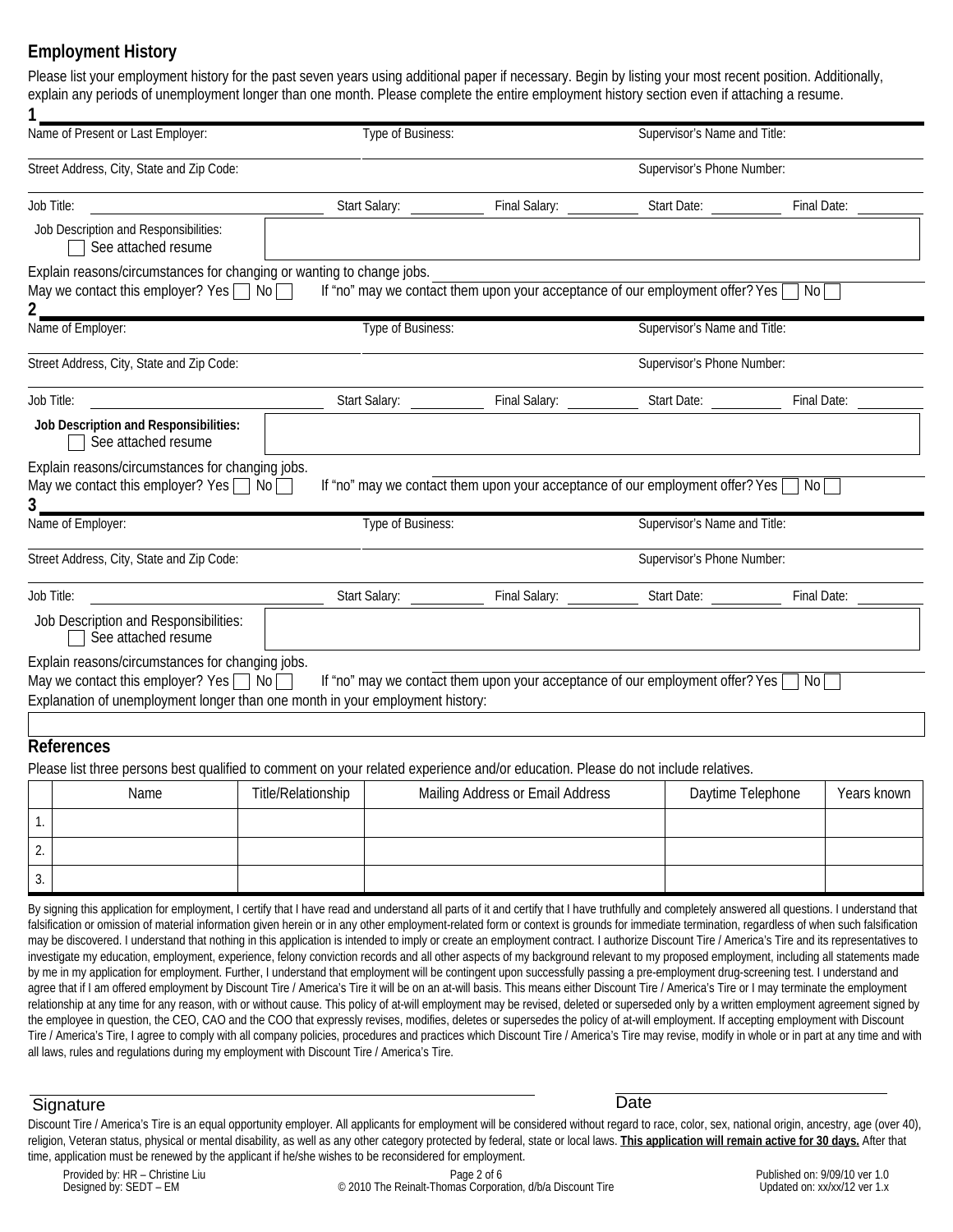### **DISCOUNT TIRE CO./AMERICA'S TIRE CO. ESSENTIAL JOB FUNCTIONS**

#### **Store Employee Job Description**

#### **OPERATION:**

Each Discount Tire Co./America's Tire Co. ("Discount") store has a retail show room area with a sales counter and also an area with tires and wheels on display. There is a substantial portion of the building used as a storage area, having floor and mezzanine height tire racks for storage of tires. The equipment area contains equipment for servicing tires, which includes tire changers, Euro-style tire changers, spin balancers, tire spreader, torque wrenches, air guns, soap products for lubrication, compressed air, lug wrenches and rubber ended mallets. Finally, most stores also have enclosed bays for removal and installation of wheels on vehicles. Some stores have these facilities outside of the building. Tires are lifted to the mezzanine level for storage either manually or by conveyor. Stores are generally open for business Monday through Friday between 8:00 a.m. and 6:00 p.m. and on Saturdays between 8:00 a.m. and 5:00 p.m., with frequent extensions of hours of operation required. Work hours consistently exceed open store hours, with frequent overtime requirements.

#### **JOB FUNCTIONS:**

 Autos, light trucks or recreational vehicles are raised up with either a hydraulic lift or portable jacks. Hubcaps are removed, lug nuts are loosened, removed and the tires are then removed. Each tire is then lifted onto a tire changer. The tire is deflated and unseated from the rim. The new tire is placed on the rim, then seated and inflated. The inflated tire is picked up off the tire machine and rolled to the spin balancer. It is lifted onto the wheel balancer for spin balancing of the tire and wheel assemble. Weights are added to the rim in a manner identified in the balancing process. The tire is then rolled to the vehicle and replaced on the hub. Torque wrenches are used in the final steps in tightening all the lug nuts after the car is lowered.

 Similar functions are required for repairs, with the added step of the repair process. Also, judgments must be made as to the repairability of the tire and the type of repair required.

Cleaning and maintenance of the building, grounds and equipment is a part of the job function.

Loading, unload, stacking and movement of tires, wheels and supplies is also a part of the job function.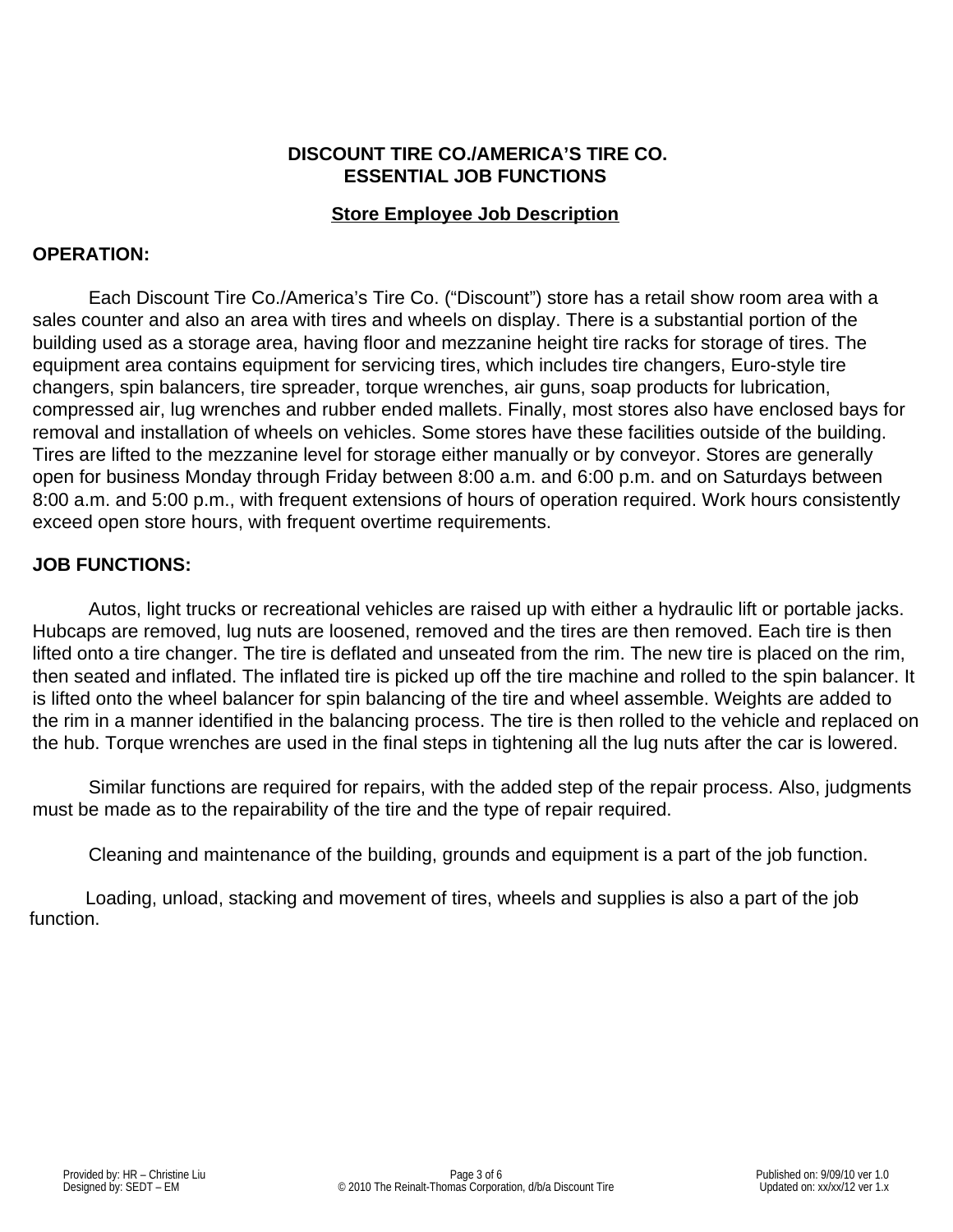# **JOB REQUIREMENTS (8 Hour Work Day Minimum):**

# **Physical:**

8+ hours of standing and walking, involving repeated bending, lifting, stooping, squatting, crouching, kneeling, pushing and pulling.

Weights lifted: 11 to 50 pounds carried frequently, with heavier loads at times. Hands are used repetitively for firm grasping and medium dexterity throughout the shift.

Employees work with and around tire changers, spin balancers, torque wrenches jacks, air compressors and hand tools. Potential physical exposures are noise, vibration, atmosphere and temperature. Chemicals include soap and nuisance dust. Safety glasses are required as a personal protective device. Optional equipment available includes ear plugs and back support braces.

#### **Aptitude/Competence:**

Employees must be capable of understanding both written and verbal instructions and possess the ability to learn, as well as have the comprehension needed to read and understand tire labels and numbers. Employees must possess sufficient mechanical abilities to remove and replace wheels, balance wheels and repair tires, as well as operate the machines and tools related to such job activities. The employee must be able to adhere to and follow instructions.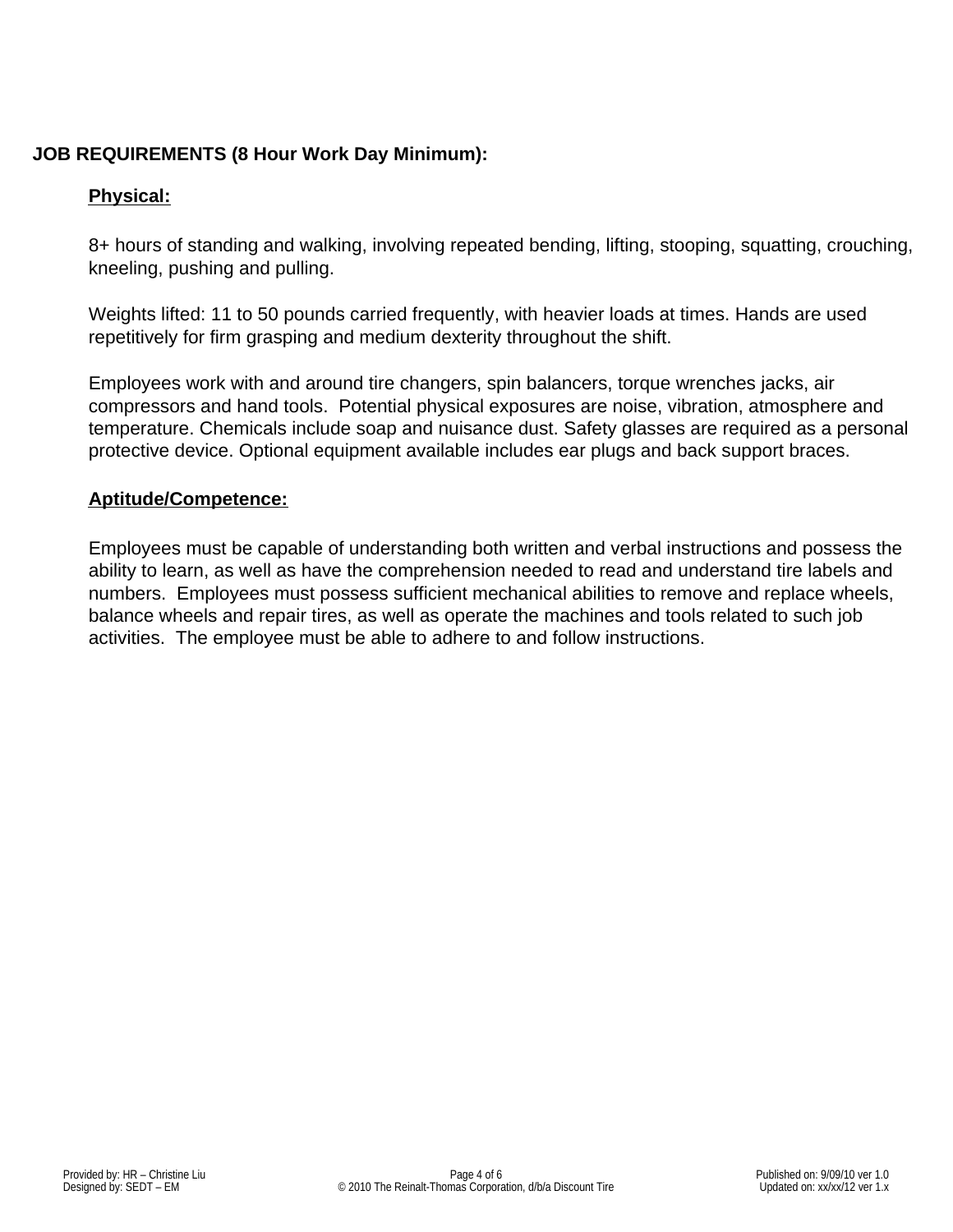#### **SPECIFIC PHYSICAL REQUIREMENTS**

#### 1. **Number of Hours in Full Shift:**

| Sit   | Part-time 0 hours - Full-time 1 hour   |
|-------|----------------------------------------|
| Stand | Part-time 2 hours - Full-time 7 hours  |
| Walk  | Part-time 8 hours - Full-time 12 hours |

### 2. **Movements – In Terms of Regular Shift:**

|                                                                        | Not all All | Up to 33%   | Up to 66% |  | Up to 100% |
|------------------------------------------------------------------------|-------------|-------------|-----------|--|------------|
| Bend/Stoop<br>Squat<br>Crawl<br>Climb<br>Reach above-shoulder<br>level |             | X<br>X<br>X |           |  | ∧<br>Χ     |
| Crouch<br>Kneel<br>Pushing/Pulling<br>Twist                            |             | Χ           |           |  | Х<br>X     |

# 3. **Weight Carried:**

|               | Not all All |  | Up to $33\%$ Up to $66\%$ |   | Up to 100%                       |  |
|---------------|-------------|--|---------------------------|---|----------------------------------|--|
| Up to 10 lbs. |             |  |                           |   | $\begin{array}{ccc} \end{array}$ |  |
| 11 - 25 lbs.  |             |  |                           |   | X                                |  |
| 26 - 35 lbs.  |             |  |                           |   | X                                |  |
| 36 - 50 lbs.  |             |  |                           |   | X                                |  |
| 51 - 74 lbs.  |             |  |                           | х |                                  |  |
| 75 - 100 lbs. |             |  |                           |   |                                  |  |

#### 4. 4. **Weight Pushed / Pulled:**

|               | Not all All |  | Up to $33\%$ | Up to 66% |  | Up to 100%                                     |
|---------------|-------------|--|--------------|-----------|--|------------------------------------------------|
| Up to 10 lbs. |             |  |              |           |  | $\begin{bmatrix} 1 & x \\ y & z \end{bmatrix}$ |
| 11 - 25 lbs.  |             |  |              |           |  | X                                              |
| 26 - 35 lbs.  |             |  |              |           |  | X                                              |
| 36 - 50 lbs.  |             |  |              |           |  |                                                |
| 51 - 74 lbs.  |             |  |              | х         |  |                                                |
| 75 - 100 lbs. |             |  |              |           |  |                                                |